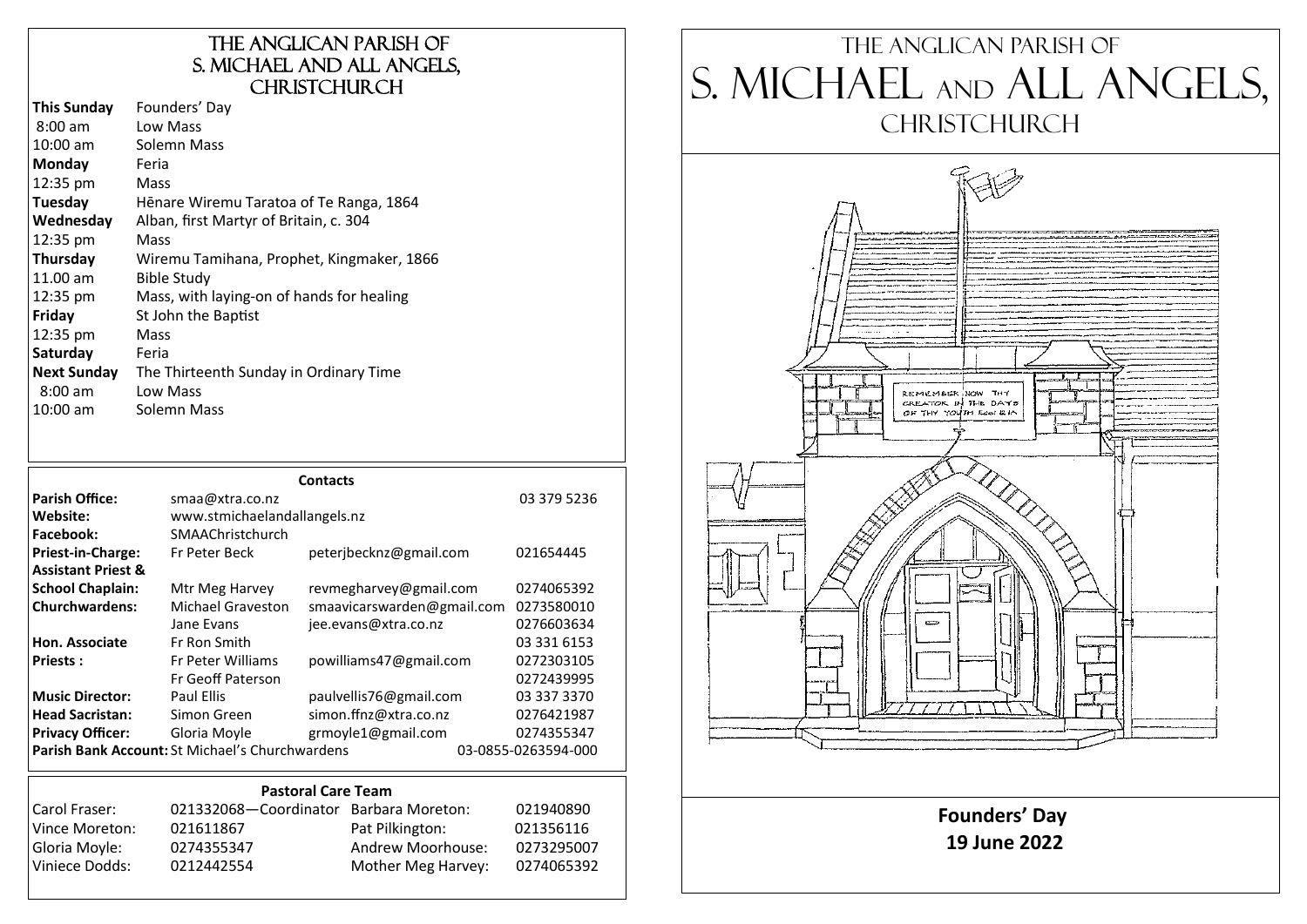# **From the Assistant Priest & School Chaplain**

Nau mai, haere mai,



Welcome most warmly to our Church and School family. First of all, I want to say how thankful I am that we have been able to be all together with COVID restrictions slowly being lifted. It was wonderful earlier in the school year when, after some time, the whole school (not Juniors versus Seniors) could gather together to worship and pray. I am grateful we have the opportunity to acknowledge each other and what we mean to each other

as well as worshipping and praying as one.

I continue to delight in being with, learning with and worshipping with the children of St Michael's School. They are a bright and energetic bunch and never fail to probe me with the most insightful and thoughtful questions. If you want your faith and theology challenged ask a bunch of 12-year-olds why they don't believe in God!! We continue to be blessed by the relationship that exists between the Parish and the School. The passing of the new statute last year at Synod opened a new way for us to move forward together. There have been some bumps in the road, but both Father Peter Beck and I feel great breakthroughs have been made. Certainly, my role in the School this year is expanded and I am grateful for the time I have with the children. I am also grateful for Miss Tattershaw and all the School staff who help me do my ministry and put up with many emails!

Of course, we are here today to celebrate together in the founding of the School all those many years ago. All we do, and are, now would never have happened without those early determined and gracious women and men. In its long history the School has had many ups and downs, but it has prevailed and I am honoured to be part of School life at this present, very abundant time. My main prayer for today is that we have all fitted in the Church building!

It is good to acknowledge and honour our past and how it got us here. So, it goes without saying that our greatest gratitude goes to God the original founder and to Jesus Christ the sacrificial founder of our new relationship with God and to the Holy Spirit the eternal founder that helps us when we call.

Welcome, welcome, welcome to you all once more.

Mother Meg

Mother Meg

# **Orange Traffic Light—Covid information**

- Please wear a mask to cover your nose and mouth.
- Hand sanitizer is available for you to use on entering the church, during the service and after the service.
- There will be congregational singing. **It is very important that you keep your mask on and observe social distancing. If you are unwell please do not attend.**
- Communion will be one kind only (bread).
- **Morning tea will be held in the hall today.**
- We are not able to pass the collection plates around therefore the collection bowls are at the back of the church and you can place your donation there as you come in or leave. Otherwise you can use electronic banking. Account information in the pew sheet.

# **THIS WEEK Notices**

- **Meditation Group**—will not meet in person while we remain cautious regarding the spread of Covid. Instead, we invite everyone to meditate for twenty minutes at home as close to midday on a Wednesday as possible in a virtual group. Contact: Margaret Maclagan 0275599216.
- **Vestry Meeting—** 5.30 pm, Parish Lounge.
- **Bible Study** Thurs 11.00 am, Parish Lounge.
- **Pray the Rosary**—Thurs noon, Church. Contact: Gilbert Wealleans— 021338380.
- **Inasmuch Basket**—please continue to support the work of the City Mission.

# **TODAY RSCM Music Sunday**

RSCM Music Sunday Platinum Project is being held at Our Lady of Victories Church today at 2.00 pm.

| <b>NEXT WEEK</b>       | <b>Thirteenth Sunday of Ordinary Time</b><br>26 June 2022 |                      |                                     |
|------------------------|-----------------------------------------------------------|----------------------|-------------------------------------|
| 8:00 am Mass           | Celebrant:                                                | Mother Meg HArvey    |                                     |
| <b>10.00 am Mass</b>   | Celebrant:                                                | <b>Fr Peter Beck</b> |                                     |
| Servers:               | MC: Jack Barrie Th: Michael Graveston                     |                      |                                     |
| Cr:                    | Andrew Moorhouse <b>Ac:</b> Thomas Visakan                |                      |                                     |
| <b>First Reading:</b>  | 1 Kings 19: 15-16, 19-21                                  | Arina Fish           |                                     |
| <b>Second Reading:</b> | Galatians 5: 1, 24-29                                     | Robert Maclagan      |                                     |
| Gospel:                | Luke 9: 51-62                                             | Fr Peter Beck        |                                     |
| Sermon:                | Margaret Maclagan                                         |                      |                                     |
| Sides people:          | Toni Stewart, Pat Pilkington                              |                      | Live Streaming: Joshua Wilson Black |
| Intercessions:         | Rachel Watson                                             |                      |                                     |
| Offertory:             |                                                           |                      |                                     |
| <b>Morning Tea:</b>    | Denise Troon, Sandra Hawkins                              |                      |                                     |
| Sacristan:             | Gloria Moyle                                              |                      |                                     |
| Sacristy:              |                                                           |                      |                                     |
| <b>Flowers:</b>        | Shirley Richards—in Memoriam Fr Bernard Richards.         |                      |                                     |

# **The Sick:** Alastair Scott, Rita Libeau, John Preston, Lois Peters, Denis Coulter, Betty Mechen, John

**Please pray for…**

McNally, Suzanne Keys, Ghislaine Brewer-Quirke, Bert Riseley, Shirley Kember, Ros Calvert.

Sr Annette, Anne Fenton, Oscar Bisman, Matt Head, Geraldine Mullions, Fi-Bee, Kay Burgess, Magda Burney, David & Sandra, Philip Souter, Mary Lazarus, Ongloon Yee, Raylene Coochey, Deb Smith, Andrew Lawson.

**Anniversaries:** (Wed) Frank Price, Pauline Good, Peter Taylor (Thurs) Peter Smith (Priest), John De la Bere.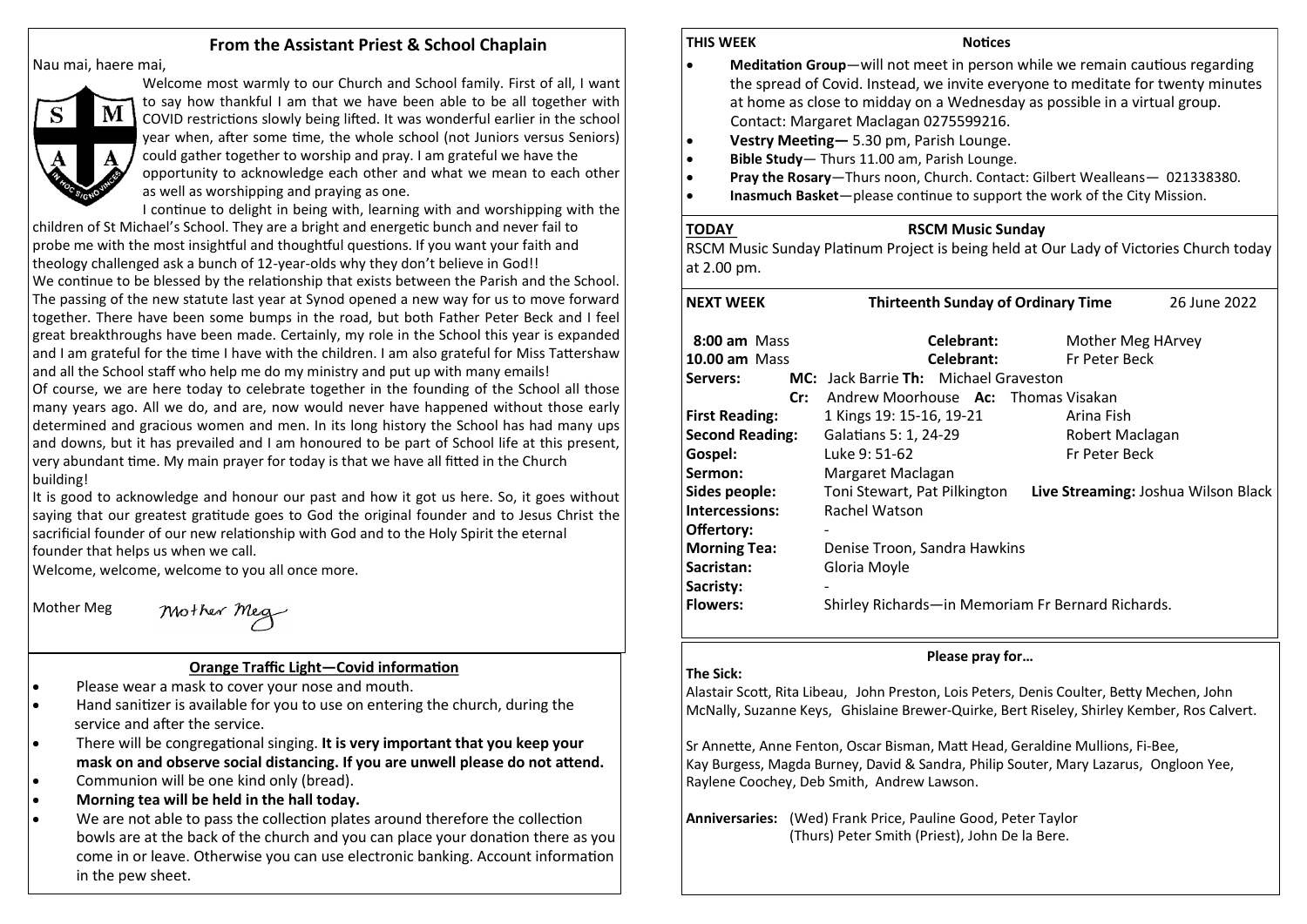#### **Deacon:**

The Mass is ended. Go now to love and serve the Lord. Go in peace. **Amen. We go in the name of Christ.** 

#### **Recessional Hymn:**

Ye watchers and ye holy ones, Bright Seraphs, Cherubim and Thrones, raise the glad strain, Alleluia. Cry out, Dominions, Princedoms, Powers, Virtues, Archangels, Angels' Choirs, *Alleluia, alleluia, alleluia, alleluia, alleluia!*

O higher than the Cherubim, more glorious than the Seraphim, lead their praises, Alleluia. Thou bearer of the eternal Word most gracious, magnify the Lord. *Alleluia…*

Respond, ye souls in endless rest, ye Patriarchs, and Prophets blest, Alleluia, alleluia. Ye holy Twelve, ye Martyrs strong, all Saints triumphant raise the song *Alleluia…*

O friends, in gladness let us sing, supernal anthems echoing, Alleluia, Alleluia. To God the Father, God the Son, and God the Spirit, Three in One, *Alleluia…*

**Organ Voluntary:** Procession for a Festival *Written by Vernon Griffiths, Organist and Choirmaster 1928 - 1932* 

*You are welcome to join us for morning tea in the hall after the service*

**NEXT WEEK PARISH REVIEW AND CONSULTATION**  $\mu$ lune 24-26<sup>th</sup> 2022

The Interim Priest in Charge and the Wardens have been in discussion with Bishop Peter about a Parish Review and Consultation prior to advertising for a new Vicar. The Bishop has appointed two reviewers to facilitate this review. They are Revd John Fox [Chaplain, Canterbury University and Associate Priest in the Parish of Avonhead] and Dr Anne Shave [a member of the Bishop's Advisory Committee on Ordination and of two parishes, Cashmere Presbyterian and Fendalton Anglican]

# **All parishioners are invited to a Parish Consultation on Saturday 25 June from 1pm to 4.30pm in the Parish Hall**

This is a very important meeting for members of our parish to share their views about the future for St Michael's and the attributes we seek in a new vicar.

If you are physically not able to attend please let Taunya in the Parish Office know [tel. 03 379 5236 [smaa@xtra.co.nz\]](mailto:smaa@xtra.co.nz) as arrangements will be made for your views to be noted.

**Health & Safety Regulations:** In an emergency, use the closest exit and assemble in the drop-off zone. In an earthquake, drop down and shelter behind or under a pew, covering your head. Follow instructions.

#### **Founders' Day—Parish and School Mass**

19 June 2021

*(The whole service is contained in this pew sheet, please feel free to stand, sit or kneel as may be appropriate. All the baptised are invited to receive Communion)*

| Celebrant:<br>Servers:                                                                                                                                                                                    | Mtr Meg Harvey           | <b>School and Parish Servers</b>                        |           | Organ:<br><b>Conductor:</b>                               | Paul Ellis<br>Jill Kerr                                                                    |
|-----------------------------------------------------------------------------------------------------------------------------------------------------------------------------------------------------------|--------------------------|---------------------------------------------------------|-----------|-----------------------------------------------------------|--------------------------------------------------------------------------------------------|
| <b>Mass Setting:</b>                                                                                                                                                                                      | Mass of S. Cedd          |                                                         |           |                                                           | Peter Nardone                                                                              |
|                                                                                                                                                                                                           |                          | The Gathering of the Community                          |           |                                                           |                                                                                            |
| <b>Organ Voluntary:</b>                                                                                                                                                                                   | <b>School procession</b> | Choral Prelude on 'Leoni'<br>(Church procession enters) |           |                                                           | CS Lang                                                                                    |
| Processional Hymn: (Stand)                                                                                                                                                                                |                          | Lift high the cross                                     |           |                                                           |                                                                                            |
| Lift high the cross, the love of Christ<br>proclaim till all the world adore his sacred<br>name.                                                                                                          |                          |                                                         |           | hell: Lift high                                           | Let every race and every language tell of<br>him who saves our souls from death and        |
| Come Christians follow where our Lord has<br>trod, our king all glorious, Christ the Son of<br>God. Lift high                                                                                             |                          |                                                         |           | King: Lift high                                           | From farthest regions, let them homage<br>bring, and on his Cross adore their Saviour      |
| From north and south, from east and west<br>they raise in growing unison their song of<br>praise: Lift high                                                                                               |                          |                                                         |           | peace: Lift high                                          | Set up thy throne, that earth's despair may<br>cease beneath the shadow of its healing     |
| O Lord, once lifted on the glorious Tree,<br>as thou hast promised, draw us unto thee:<br>Lift high                                                                                                       |                          |                                                         | Lift high |                                                           | For thy blest Cross which doth for all atone<br>creation's praises rise before thy throne: |
| Welcome:                                                                                                                                                                                                  | Fr Peter Beck            |                                                         |           | Sophia Tolerton, James Anderson (Head Pupils) followed by |                                                                                            |
| Greeting:<br>I runga I te ingoa o te Atua, te Matua, te Tama, me te Wairua Tapu.<br>Amine.<br>In the name of the Father, the Son, and the Holy Spirit. Amen.<br>The Lord be with you. The Lord bless you. |                          |                                                         |           |                                                           |                                                                                            |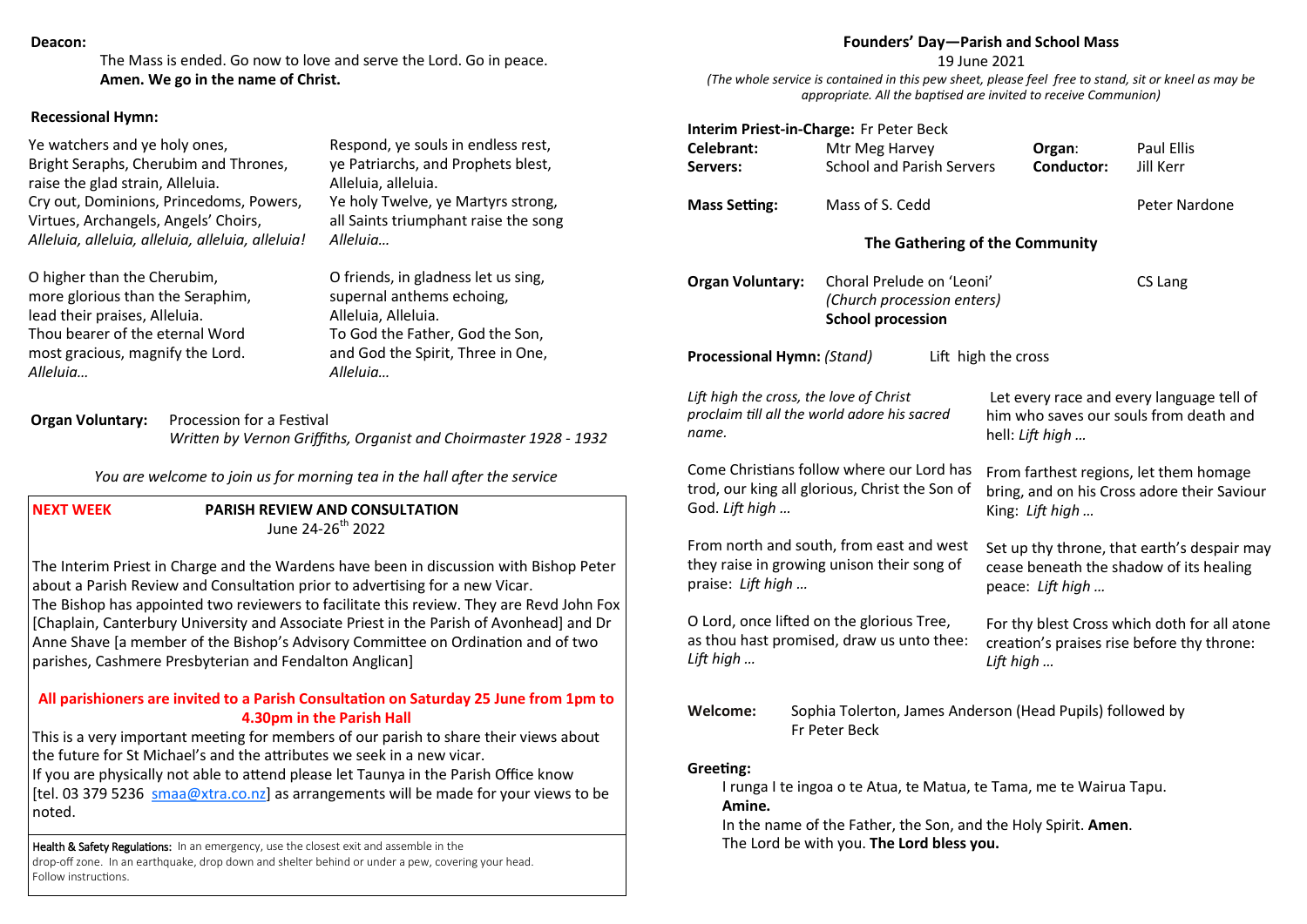As we spend time with God today, first we take time to be still, and to think about our unfaithfulness to God; those times when we have not loved or cared about God, or ourselves, or our friends the way we should. Let us be silent together.

**Kyrie: Kyrie, eleison, Kyrie, eleison. Christe, eleison, Christe eleison. Kyrie, eleison, Kyrie, eleison.**

#### **Priest:**

May we, who were once far away from Jesus, be brought nearer to him, who gives us forgiveness and peace. May God forgive us, and help us when we make mistakes and through the cross of Christ, God love you,  $\mathbf{\mathbf{\mathbf{\mathcal{F}}}}$  God forgive you and set you free.

### **Collect:**

Eternal God, protector of all who put their trust in you, without you nothing is strong, nothing is holy; fill us with your strength and love, that with you to show us the way, we may use the good things in our world, to remember to live lives of goodness and love following your Son Jesus Christ Lord of All. **Amen**.

# **The Proclamation of the Word**

**Reading:** (*sit)* Acts 10: 34-43 Sophia Tolerton (Head Girl)

Then Peter began to speak to them: 'I truly understand that God shows no partiality, but in every nation anyone who fears him and does what is right is acceptable to him. You know the message he sent to the people of Israel, preaching peace by Jesus Christ—he is Lord of all. That message spread throughout Judea, beginning in Galilee after the baptism that John announced: how God anointed Jesus of Nazareth with the Holy Spirit and with power; how he went about doing good and healing all who were oppressed by the devil, for God was with him. We are witnesses to all that he did both in Judea and in Jerusalem. They put him to death by hanging him on a tree; but God raised him on the third day and allowed him to appear, not to all the people but to us who were chosen by God as witnesses, and who ate and drank with him after he rose from the dead. He commanded us to preach to the people and to testify that he is the one ordained by God as judge of the living and the dead. All the prophets testify about him that everyone who believes in him receives forgiveness of sins through his name.'

Hear what the Spirit is saying to the church. **Thanks be to God.**

**Priest**: We break this bread to share in the body of Christ. **We who are many are one body, for we all share the one bread.** 

> **Lamb of God, you take away the sin of the world, have mercy on us. Lamb of God, you take away the sin of the world, have mercy on us. Lamb of God, you take away the sin of the world, grant us your peace.**

# **The Communion Antiphon and Invitation:**

Without the love of God all that we build will fall. This is the Lamb of God, who takes away the sin of the world. Happy are we who are called to his supper.

# **Lord, I am not worthy to receive you, but only say the word and I shall be healed.**

*The bell is rung for Holy Communion, to which all baptised Christians are invited. Communion in one kind will be administered from the front step at the centre of the aisle. Please leave your seat by the side aisle, and approach the centre aisle from the rear crossing. Please leave a 2m distance between yourself and others and please use the hand sanitizer. when receiving the sacrament, please stretch your arms horizontally as much as possible. Please ask Priest for gluten free wafers if required.*

| Communion Anthem: | O how amiable are thy dwellings             | R Vaughan Williams |  |
|-------------------|---------------------------------------------|--------------------|--|
|                   | sung by St Michael's Choir and Young Voices |                    |  |

# **Communion Hymn:**

**A new commandment I give unto you: that you love one another as I have loved you, that you love one another as I have loved you.** 

**By this shall all know that you are my disciples: if you have love one for another, by this shall all know you are my disciples: if you have love one for another.**

# **Prayer after Communion:**

Holy and blessed God, as you give us the body and blood of your Son, guide us with your Holy Spirit, that we may honour you not only with our lips but also in our lives. This we ask in the name of Jesus Christ our Lord. **Amen.**

# **Notices:** Announced.

# **Priest:**

The Lord be with you: **The Lord bless you.**

The awesome peace of God keep your hearts and minds like Christ Jesus and may the blessing of God Almighty  $\mathbf{\Psi}$  Father, Son and Holy Spirit, be with you, those you love and those you need to learn to love, this day and evermore. **Amen.**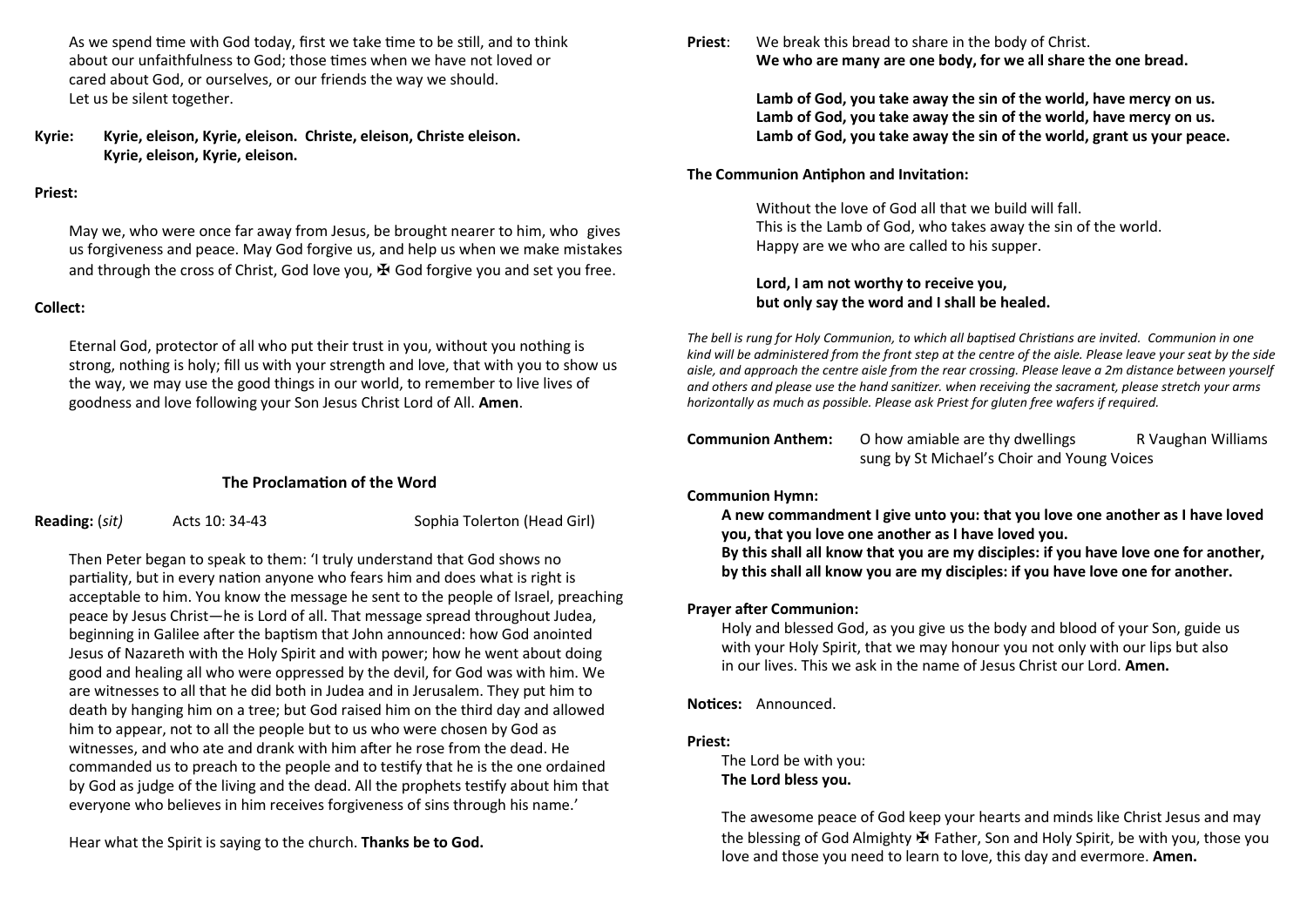**Holy, holy, holy Lord, God of power and might. Heaven and earth are full of your glory. Hosanna in the highest. Blessed is he who comes in the name of the Lord. Hosanna in the highest.** 

Send your Holy Spirit so that this bread and wine can be for us  $\mathbf{\mathbf{\mathbf{\mathbf{\mathsf{F}}}}}$  the body and blood of Jesus, and through this food give us strength to live as your people. We are here because on the night before he died Jesus shared a meal with his friends.

There he took some bread and gave thanks to you.

He broke it into pieces, and gave it to them.

"This is my body," he said, "Do this, and know that I am with you." Later, he took a cup of wine and gave thanks to you.

He shared it with them, and said, "This is my blood, which brings new life. Do this, and know that I am with you."

#### **Deacon**:

Let us proclaim the mystery of faith: **Glory to you, Lord Christ; your death we show forth; your resurrection we proclaim; your coming we await; Amen! Come Lord Jesus.** 

And so, remembering Jesus, who died,

was raised to new life by you,

and is alive forever, we are glad to share that life and live in him.

Help us to care for your world and for each other in the way that Jesus shows us.

Until he comes again, with all your people in every time and every land we worship you in songs of everlasting praise.

**Blessing, honour and glory be yours, here and everywhere, now and for ever. Amen.** 

### *Silence*

### **The Lord's Prayer:**

**Our Father in heaven, hallowed be your name, your kingdom come, your will be done, on earth as in heaven.** 

**Give us today our daily bread.** 

**Forgive us our sins as we forgive those who sin against us.** 

**Save us from the time of trial, and deliver us from evil.** 

**For the kingdom, the power, and the glory are yours, now and for ever. Amen.** 

# **Gradual Hymn:** *(stand)*

In this familiar place I know the mystery of In halting song and word the music of your your grace. *For the love that I receive, for the truth that For the love that I receive…… I believe, I praise and thank you for this here and now.* voice is heard. Among these friends of mine I taste the company devine. *For the love that I receive……*

> Within this narrow sphere I learn that you are everywhere. *For the love that I receive…...*

#### **Gospel Acclamation**:

**Alleluia, alleluia, alleluia.** Glory be to the Father, and to the Son, and to the Holy Spirit, the God who is, who was, and who is to come. **Alleluia, alleluia, alleluia.**

| Gospel: | Matthew 7: 24-29                                     | Mother Meg Harvey |
|---------|------------------------------------------------------|-------------------|
|         | The Lord be with you.                                |                   |
|         | The Lord bless you.                                  |                   |
|         | A reading from the Holy Gospel according to Matthew. |                   |
|         | Praise and glory to God.                             |                   |

'Everyone then who hears these words of mine and acts on them will be like a wise man who built his house on rock. The rain fell, the floods came, and the winds blew and beat on that house, but it did not fall, because it had been founded on rock. And everyone who hears these words of mine and does not act on them will be like a foolish man who built his house on sand. The rain fell, and the floods came, and the winds blew and beat against that house, and it fell—and great was its fall!'

Now when Jesus had finished saying these things, the crowds were astounded at his teaching, for he taught them as one having authority, and not as their scribes.

This is the Gospel of Christ. **Praise to Christ the word.**

**Homily:** Fr Peter Beck

# **The Creed:**

**We believe in God the Father, who made the whole world. We believe in Jesus Christ, the Son of God, who was born in Bethlehem and lived among us, who died on the cross for us, and rose from the dead.** 

**We believe in the Holy Spirit who brings life and love to us all.**

**We believe that the Church is one family, and that one day we will share ever lasting life with God in heaven. Amen.**